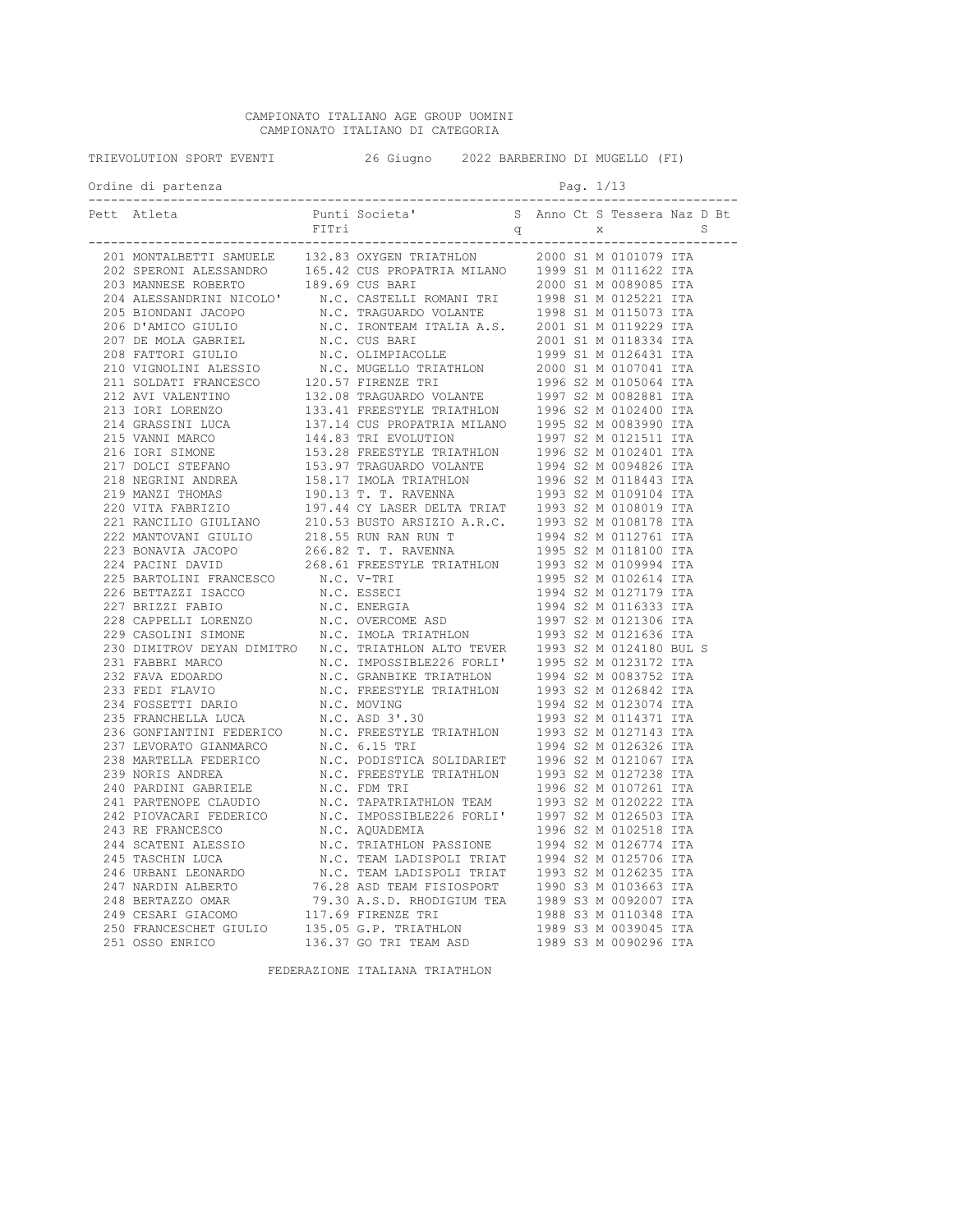| TRIEVOLUTION SPORT EVENTI 40 26 Giugno 2022 BARBERINO DI MUGELLO (FI)                                                                                                                                                                                                                                                                                                                                                                                                                           |  |  |           |  |  |  |
|-------------------------------------------------------------------------------------------------------------------------------------------------------------------------------------------------------------------------------------------------------------------------------------------------------------------------------------------------------------------------------------------------------------------------------------------------------------------------------------------------|--|--|-----------|--|--|--|
| Ordine di partenza                                                                                                                                                                                                                                                                                                                                                                                                                                                                              |  |  | Pag. 2/13 |  |  |  |
| Pett Atleta<br>Pett Atleta<br>Pett Atleta<br>Pett Atleta<br>Pett Atleta<br>Pett Atleta<br>Pett Atleta<br>Pett Atleta<br>Petri d<br>Petri d<br>Petri d<br>S Anno Ct S Tessera Naz D Bt<br>S Nano Ct S Tessera Naz D Bt<br>S Nano Ct S Tessera Naz D Bt<br>S<br>eti Ahena Print Societa" (2000)<br>1921 - Print Societa" (2000)<br>2011 - 2012 - 2012 - 2012 - 2012 - 2012 - 2012 - 2012 - 2012 - 2012 - 2012 - 2012 - 2012 - 2012 - 2012 - 2012 - 2012 - 2012 - 2012 - 2012 - 2012 - 2012 - 2012 |  |  |           |  |  |  |
|                                                                                                                                                                                                                                                                                                                                                                                                                                                                                                 |  |  |           |  |  |  |
|                                                                                                                                                                                                                                                                                                                                                                                                                                                                                                 |  |  |           |  |  |  |
|                                                                                                                                                                                                                                                                                                                                                                                                                                                                                                 |  |  |           |  |  |  |
|                                                                                                                                                                                                                                                                                                                                                                                                                                                                                                 |  |  |           |  |  |  |
|                                                                                                                                                                                                                                                                                                                                                                                                                                                                                                 |  |  |           |  |  |  |
|                                                                                                                                                                                                                                                                                                                                                                                                                                                                                                 |  |  |           |  |  |  |
|                                                                                                                                                                                                                                                                                                                                                                                                                                                                                                 |  |  |           |  |  |  |
|                                                                                                                                                                                                                                                                                                                                                                                                                                                                                                 |  |  |           |  |  |  |
|                                                                                                                                                                                                                                                                                                                                                                                                                                                                                                 |  |  |           |  |  |  |
|                                                                                                                                                                                                                                                                                                                                                                                                                                                                                                 |  |  |           |  |  |  |
|                                                                                                                                                                                                                                                                                                                                                                                                                                                                                                 |  |  |           |  |  |  |
|                                                                                                                                                                                                                                                                                                                                                                                                                                                                                                 |  |  |           |  |  |  |
|                                                                                                                                                                                                                                                                                                                                                                                                                                                                                                 |  |  |           |  |  |  |
|                                                                                                                                                                                                                                                                                                                                                                                                                                                                                                 |  |  |           |  |  |  |
|                                                                                                                                                                                                                                                                                                                                                                                                                                                                                                 |  |  |           |  |  |  |
|                                                                                                                                                                                                                                                                                                                                                                                                                                                                                                 |  |  |           |  |  |  |
|                                                                                                                                                                                                                                                                                                                                                                                                                                                                                                 |  |  |           |  |  |  |
|                                                                                                                                                                                                                                                                                                                                                                                                                                                                                                 |  |  |           |  |  |  |
|                                                                                                                                                                                                                                                                                                                                                                                                                                                                                                 |  |  |           |  |  |  |
|                                                                                                                                                                                                                                                                                                                                                                                                                                                                                                 |  |  |           |  |  |  |
|                                                                                                                                                                                                                                                                                                                                                                                                                                                                                                 |  |  |           |  |  |  |
|                                                                                                                                                                                                                                                                                                                                                                                                                                                                                                 |  |  |           |  |  |  |
|                                                                                                                                                                                                                                                                                                                                                                                                                                                                                                 |  |  |           |  |  |  |
|                                                                                                                                                                                                                                                                                                                                                                                                                                                                                                 |  |  |           |  |  |  |
|                                                                                                                                                                                                                                                                                                                                                                                                                                                                                                 |  |  |           |  |  |  |
|                                                                                                                                                                                                                                                                                                                                                                                                                                                                                                 |  |  |           |  |  |  |
|                                                                                                                                                                                                                                                                                                                                                                                                                                                                                                 |  |  |           |  |  |  |
|                                                                                                                                                                                                                                                                                                                                                                                                                                                                                                 |  |  |           |  |  |  |
|                                                                                                                                                                                                                                                                                                                                                                                                                                                                                                 |  |  |           |  |  |  |
|                                                                                                                                                                                                                                                                                                                                                                                                                                                                                                 |  |  |           |  |  |  |
|                                                                                                                                                                                                                                                                                                                                                                                                                                                                                                 |  |  |           |  |  |  |
|                                                                                                                                                                                                                                                                                                                                                                                                                                                                                                 |  |  |           |  |  |  |
|                                                                                                                                                                                                                                                                                                                                                                                                                                                                                                 |  |  |           |  |  |  |
|                                                                                                                                                                                                                                                                                                                                                                                                                                                                                                 |  |  |           |  |  |  |
|                                                                                                                                                                                                                                                                                                                                                                                                                                                                                                 |  |  |           |  |  |  |
|                                                                                                                                                                                                                                                                                                                                                                                                                                                                                                 |  |  |           |  |  |  |
|                                                                                                                                                                                                                                                                                                                                                                                                                                                                                                 |  |  |           |  |  |  |
|                                                                                                                                                                                                                                                                                                                                                                                                                                                                                                 |  |  |           |  |  |  |
|                                                                                                                                                                                                                                                                                                                                                                                                                                                                                                 |  |  |           |  |  |  |
|                                                                                                                                                                                                                                                                                                                                                                                                                                                                                                 |  |  |           |  |  |  |
|                                                                                                                                                                                                                                                                                                                                                                                                                                                                                                 |  |  |           |  |  |  |
|                                                                                                                                                                                                                                                                                                                                                                                                                                                                                                 |  |  |           |  |  |  |
|                                                                                                                                                                                                                                                                                                                                                                                                                                                                                                 |  |  |           |  |  |  |
|                                                                                                                                                                                                                                                                                                                                                                                                                                                                                                 |  |  |           |  |  |  |
|                                                                                                                                                                                                                                                                                                                                                                                                                                                                                                 |  |  |           |  |  |  |
|                                                                                                                                                                                                                                                                                                                                                                                                                                                                                                 |  |  |           |  |  |  |
|                                                                                                                                                                                                                                                                                                                                                                                                                                                                                                 |  |  |           |  |  |  |
|                                                                                                                                                                                                                                                                                                                                                                                                                                                                                                 |  |  |           |  |  |  |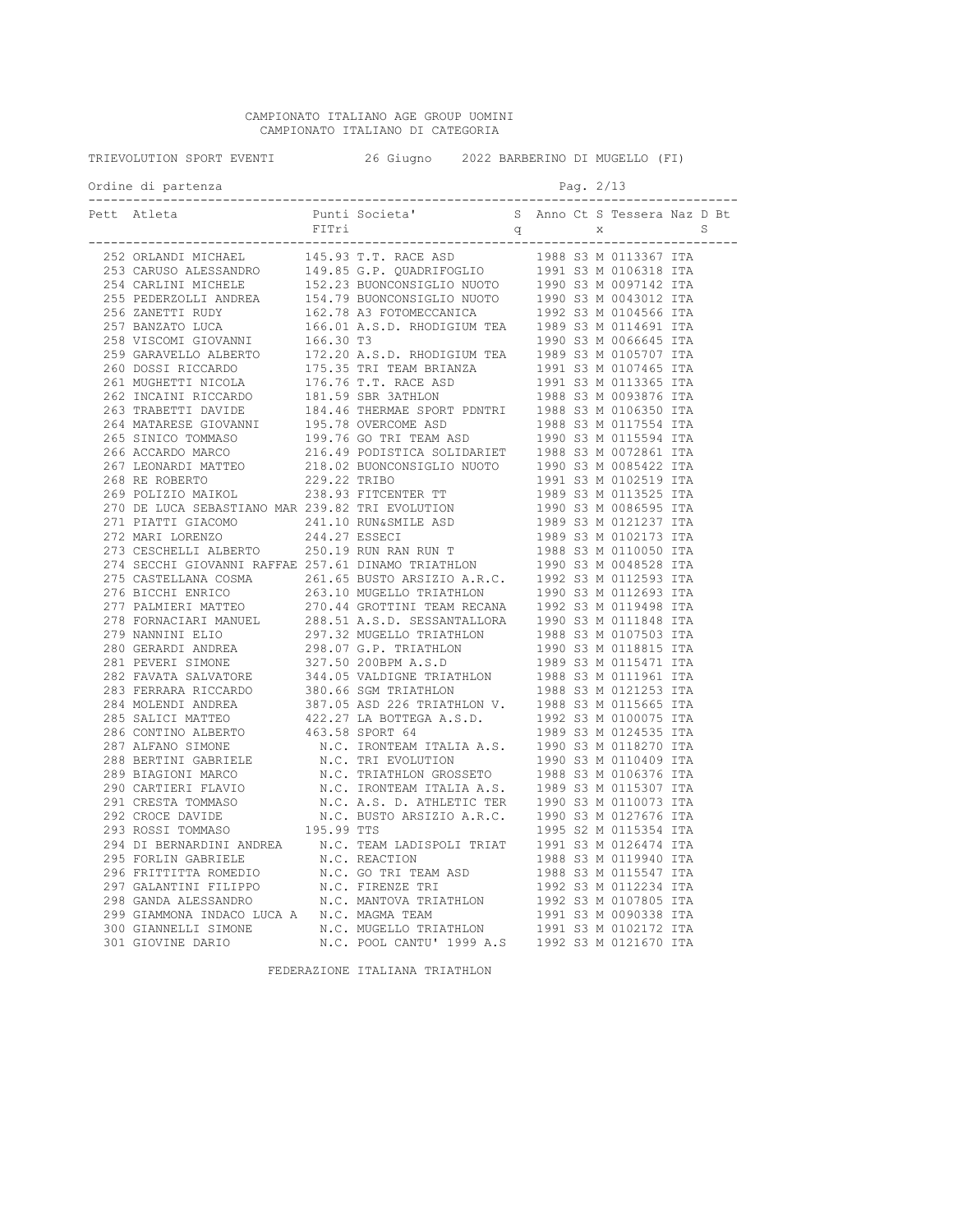| TRIEVOLUTION SPORT EVENTI |                    | 26 Giugno 2022 BARBERINO DI MUGELLO (FI) |  |  |           |  |  |  |
|---------------------------|--------------------|------------------------------------------|--|--|-----------|--|--|--|
|                           | Ordine di partenza |                                          |  |  | Pag. 3/13 |  |  |  |
|                           |                    |                                          |  |  |           |  |  |  |
|                           |                    |                                          |  |  |           |  |  |  |
|                           |                    |                                          |  |  |           |  |  |  |
|                           |                    |                                          |  |  |           |  |  |  |
|                           |                    |                                          |  |  |           |  |  |  |
|                           |                    |                                          |  |  |           |  |  |  |
|                           |                    |                                          |  |  |           |  |  |  |
|                           |                    |                                          |  |  |           |  |  |  |
|                           |                    |                                          |  |  |           |  |  |  |
|                           |                    |                                          |  |  |           |  |  |  |
|                           |                    |                                          |  |  |           |  |  |  |
|                           |                    |                                          |  |  |           |  |  |  |
|                           |                    |                                          |  |  |           |  |  |  |
|                           |                    |                                          |  |  |           |  |  |  |
|                           |                    |                                          |  |  |           |  |  |  |
|                           |                    |                                          |  |  |           |  |  |  |
|                           |                    |                                          |  |  |           |  |  |  |
|                           |                    |                                          |  |  |           |  |  |  |
|                           |                    |                                          |  |  |           |  |  |  |
|                           |                    |                                          |  |  |           |  |  |  |
|                           |                    |                                          |  |  |           |  |  |  |
|                           |                    |                                          |  |  |           |  |  |  |
|                           |                    |                                          |  |  |           |  |  |  |
|                           |                    |                                          |  |  |           |  |  |  |
|                           |                    |                                          |  |  |           |  |  |  |
|                           |                    |                                          |  |  |           |  |  |  |
|                           |                    |                                          |  |  |           |  |  |  |
|                           |                    |                                          |  |  |           |  |  |  |
|                           |                    |                                          |  |  |           |  |  |  |
|                           |                    |                                          |  |  |           |  |  |  |
|                           |                    |                                          |  |  |           |  |  |  |
|                           |                    |                                          |  |  |           |  |  |  |
|                           |                    |                                          |  |  |           |  |  |  |
|                           |                    |                                          |  |  |           |  |  |  |
|                           |                    |                                          |  |  |           |  |  |  |
|                           |                    |                                          |  |  |           |  |  |  |
|                           |                    |                                          |  |  |           |  |  |  |
|                           |                    |                                          |  |  |           |  |  |  |
|                           |                    |                                          |  |  |           |  |  |  |
|                           |                    |                                          |  |  |           |  |  |  |
|                           |                    |                                          |  |  |           |  |  |  |
|                           |                    |                                          |  |  |           |  |  |  |
|                           |                    |                                          |  |  |           |  |  |  |
|                           |                    |                                          |  |  |           |  |  |  |
|                           |                    |                                          |  |  |           |  |  |  |
|                           |                    |                                          |  |  |           |  |  |  |
|                           |                    |                                          |  |  |           |  |  |  |
|                           |                    |                                          |  |  |           |  |  |  |
|                           |                    |                                          |  |  |           |  |  |  |
|                           |                    |                                          |  |  |           |  |  |  |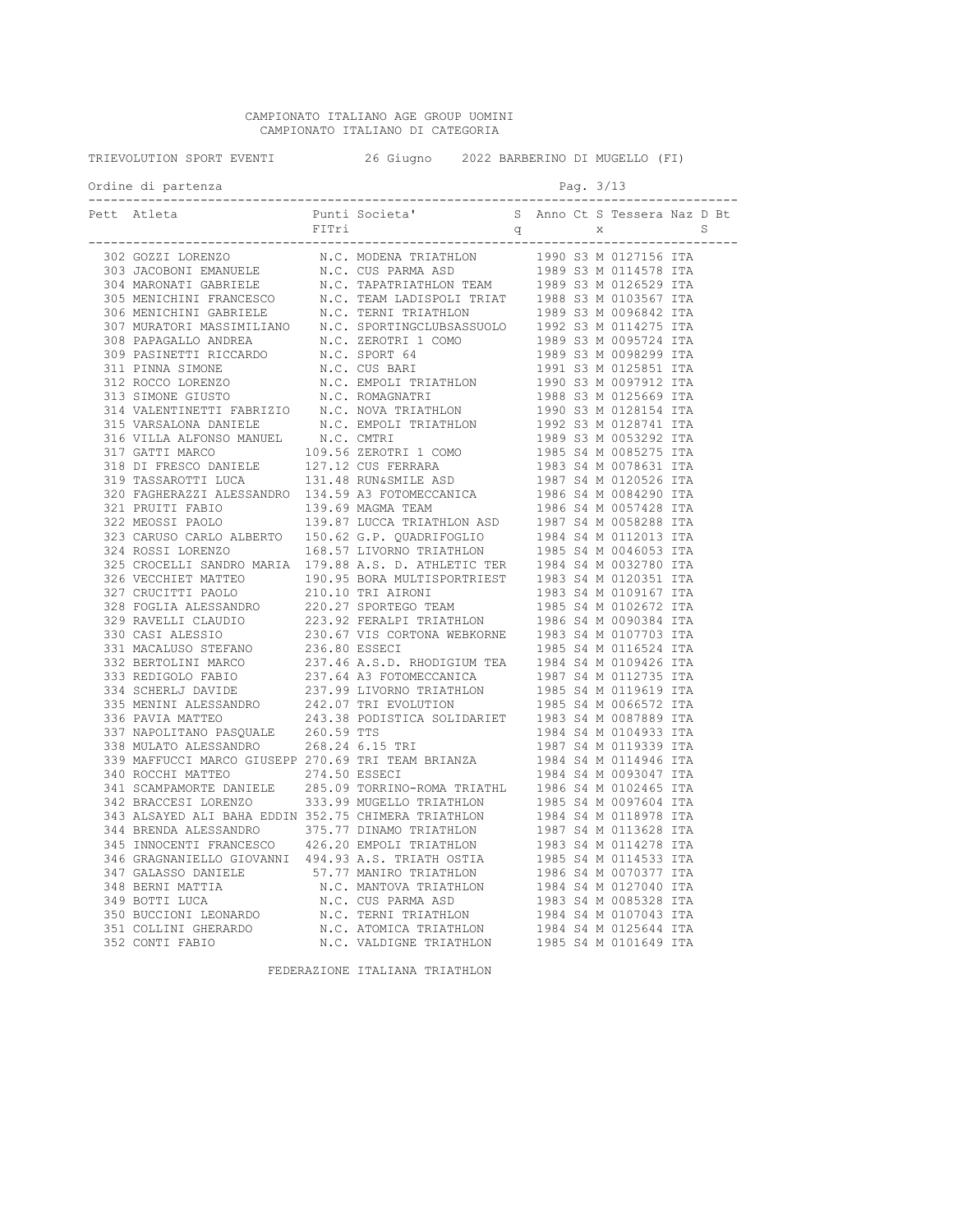| TRIEVOLUTION SPORT EVENTI |                                        |  | 26 Giugno 2022 BARBERINO DI MUGELLO (FI) |  |           |  |  |
|---------------------------|----------------------------------------|--|------------------------------------------|--|-----------|--|--|
|                           | Ordine di partenza<br>---------------- |  |                                          |  | Pag. 4/13 |  |  |
|                           | Pett Atleta                            |  |                                          |  |           |  |  |
|                           |                                        |  |                                          |  |           |  |  |
|                           |                                        |  |                                          |  |           |  |  |
|                           |                                        |  |                                          |  |           |  |  |
|                           |                                        |  |                                          |  |           |  |  |
|                           |                                        |  |                                          |  |           |  |  |
|                           |                                        |  |                                          |  |           |  |  |
|                           |                                        |  |                                          |  |           |  |  |
|                           |                                        |  |                                          |  |           |  |  |
|                           |                                        |  |                                          |  |           |  |  |
|                           |                                        |  |                                          |  |           |  |  |
|                           |                                        |  |                                          |  |           |  |  |
|                           |                                        |  |                                          |  |           |  |  |
|                           |                                        |  |                                          |  |           |  |  |
|                           |                                        |  |                                          |  |           |  |  |
|                           |                                        |  |                                          |  |           |  |  |
|                           |                                        |  |                                          |  |           |  |  |
|                           |                                        |  |                                          |  |           |  |  |
|                           |                                        |  |                                          |  |           |  |  |
|                           |                                        |  |                                          |  |           |  |  |
|                           |                                        |  |                                          |  |           |  |  |
|                           |                                        |  |                                          |  |           |  |  |
|                           |                                        |  |                                          |  |           |  |  |
|                           |                                        |  |                                          |  |           |  |  |
|                           |                                        |  |                                          |  |           |  |  |
|                           |                                        |  |                                          |  |           |  |  |
|                           |                                        |  |                                          |  |           |  |  |
|                           |                                        |  |                                          |  |           |  |  |
|                           |                                        |  |                                          |  |           |  |  |
|                           |                                        |  |                                          |  |           |  |  |
|                           |                                        |  |                                          |  |           |  |  |
|                           |                                        |  |                                          |  |           |  |  |
|                           |                                        |  |                                          |  |           |  |  |
|                           |                                        |  |                                          |  |           |  |  |
|                           |                                        |  |                                          |  |           |  |  |
|                           |                                        |  |                                          |  |           |  |  |
|                           |                                        |  |                                          |  |           |  |  |
|                           |                                        |  |                                          |  |           |  |  |
|                           |                                        |  |                                          |  |           |  |  |
|                           |                                        |  |                                          |  |           |  |  |
|                           |                                        |  |                                          |  |           |  |  |
|                           |                                        |  |                                          |  |           |  |  |
|                           |                                        |  |                                          |  |           |  |  |
|                           |                                        |  |                                          |  |           |  |  |
|                           |                                        |  |                                          |  |           |  |  |
|                           |                                        |  |                                          |  |           |  |  |
|                           |                                        |  |                                          |  |           |  |  |
|                           |                                        |  |                                          |  |           |  |  |
|                           |                                        |  |                                          |  |           |  |  |
|                           |                                        |  |                                          |  |           |  |  |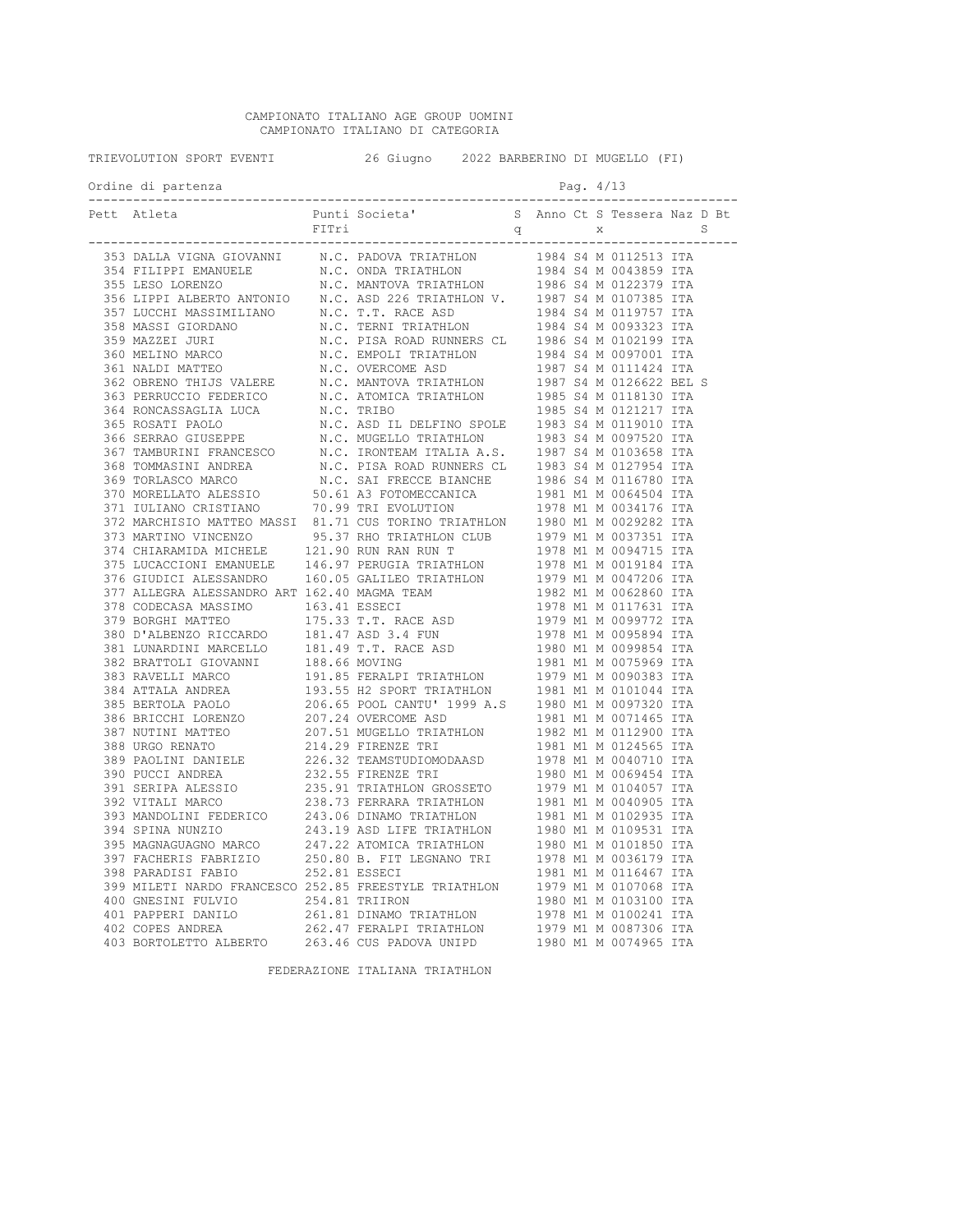| TRIEVOLUTION SPORT EVENTI 426 Giugno 2022 BARBERINO DI MUGELLO (FI) |  |           |  |  |
|---------------------------------------------------------------------|--|-----------|--|--|
| Ordine di partenza                                                  |  | Pag. 5/13 |  |  |
|                                                                     |  |           |  |  |
|                                                                     |  |           |  |  |
|                                                                     |  |           |  |  |
|                                                                     |  |           |  |  |
|                                                                     |  |           |  |  |
|                                                                     |  |           |  |  |
|                                                                     |  |           |  |  |
|                                                                     |  |           |  |  |
|                                                                     |  |           |  |  |
|                                                                     |  |           |  |  |
|                                                                     |  |           |  |  |
|                                                                     |  |           |  |  |
|                                                                     |  |           |  |  |
|                                                                     |  |           |  |  |
|                                                                     |  |           |  |  |
|                                                                     |  |           |  |  |
|                                                                     |  |           |  |  |
|                                                                     |  |           |  |  |
|                                                                     |  |           |  |  |
|                                                                     |  |           |  |  |
|                                                                     |  |           |  |  |
|                                                                     |  |           |  |  |
|                                                                     |  |           |  |  |
|                                                                     |  |           |  |  |
|                                                                     |  |           |  |  |
|                                                                     |  |           |  |  |
|                                                                     |  |           |  |  |
|                                                                     |  |           |  |  |
|                                                                     |  |           |  |  |
|                                                                     |  |           |  |  |
|                                                                     |  |           |  |  |
|                                                                     |  |           |  |  |
|                                                                     |  |           |  |  |
|                                                                     |  |           |  |  |
|                                                                     |  |           |  |  |
|                                                                     |  |           |  |  |
|                                                                     |  |           |  |  |
|                                                                     |  |           |  |  |
|                                                                     |  |           |  |  |
|                                                                     |  |           |  |  |
|                                                                     |  |           |  |  |
|                                                                     |  |           |  |  |
|                                                                     |  |           |  |  |
|                                                                     |  |           |  |  |
|                                                                     |  |           |  |  |
|                                                                     |  |           |  |  |
|                                                                     |  |           |  |  |
|                                                                     |  |           |  |  |
|                                                                     |  |           |  |  |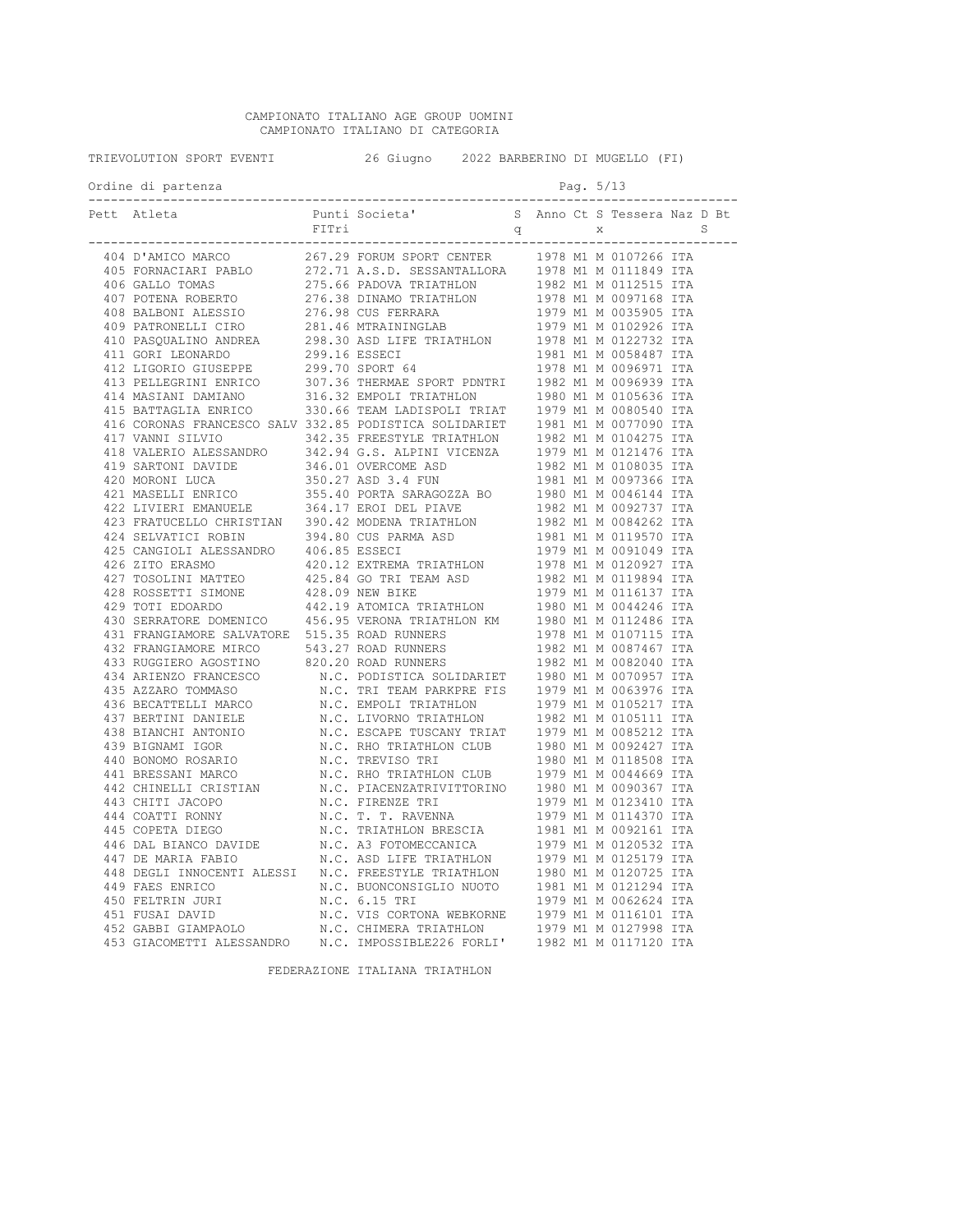| TRIEVOLUTION SPORT EVENTI              | 26 Giugno 2022 BARBERINO DI MUGELLO (FI) |  |           |  |  |
|----------------------------------------|------------------------------------------|--|-----------|--|--|
| Ordine di partenza<br>---------------- |                                          |  | Pag. 6/13 |  |  |
| Pett Atleta                            |                                          |  |           |  |  |
|                                        |                                          |  |           |  |  |
|                                        |                                          |  |           |  |  |
|                                        |                                          |  |           |  |  |
|                                        |                                          |  |           |  |  |
|                                        |                                          |  |           |  |  |
|                                        |                                          |  |           |  |  |
|                                        |                                          |  |           |  |  |
|                                        |                                          |  |           |  |  |
|                                        |                                          |  |           |  |  |
|                                        |                                          |  |           |  |  |
|                                        |                                          |  |           |  |  |
|                                        |                                          |  |           |  |  |
|                                        |                                          |  |           |  |  |
|                                        |                                          |  |           |  |  |
|                                        |                                          |  |           |  |  |
|                                        |                                          |  |           |  |  |
|                                        |                                          |  |           |  |  |
|                                        |                                          |  |           |  |  |
|                                        |                                          |  |           |  |  |
|                                        |                                          |  |           |  |  |
|                                        |                                          |  |           |  |  |
|                                        |                                          |  |           |  |  |
|                                        |                                          |  |           |  |  |
|                                        |                                          |  |           |  |  |
|                                        |                                          |  |           |  |  |
|                                        |                                          |  |           |  |  |
|                                        |                                          |  |           |  |  |
|                                        |                                          |  |           |  |  |
|                                        |                                          |  |           |  |  |
|                                        |                                          |  |           |  |  |
|                                        |                                          |  |           |  |  |
|                                        |                                          |  |           |  |  |
|                                        |                                          |  |           |  |  |
|                                        |                                          |  |           |  |  |
|                                        |                                          |  |           |  |  |
|                                        |                                          |  |           |  |  |
|                                        |                                          |  |           |  |  |
|                                        |                                          |  |           |  |  |
|                                        |                                          |  |           |  |  |
|                                        |                                          |  |           |  |  |
|                                        |                                          |  |           |  |  |
|                                        |                                          |  |           |  |  |
|                                        |                                          |  |           |  |  |
|                                        |                                          |  |           |  |  |
|                                        |                                          |  |           |  |  |
|                                        |                                          |  |           |  |  |
|                                        |                                          |  |           |  |  |
|                                        |                                          |  |           |  |  |
|                                        |                                          |  |           |  |  |
|                                        |                                          |  |           |  |  |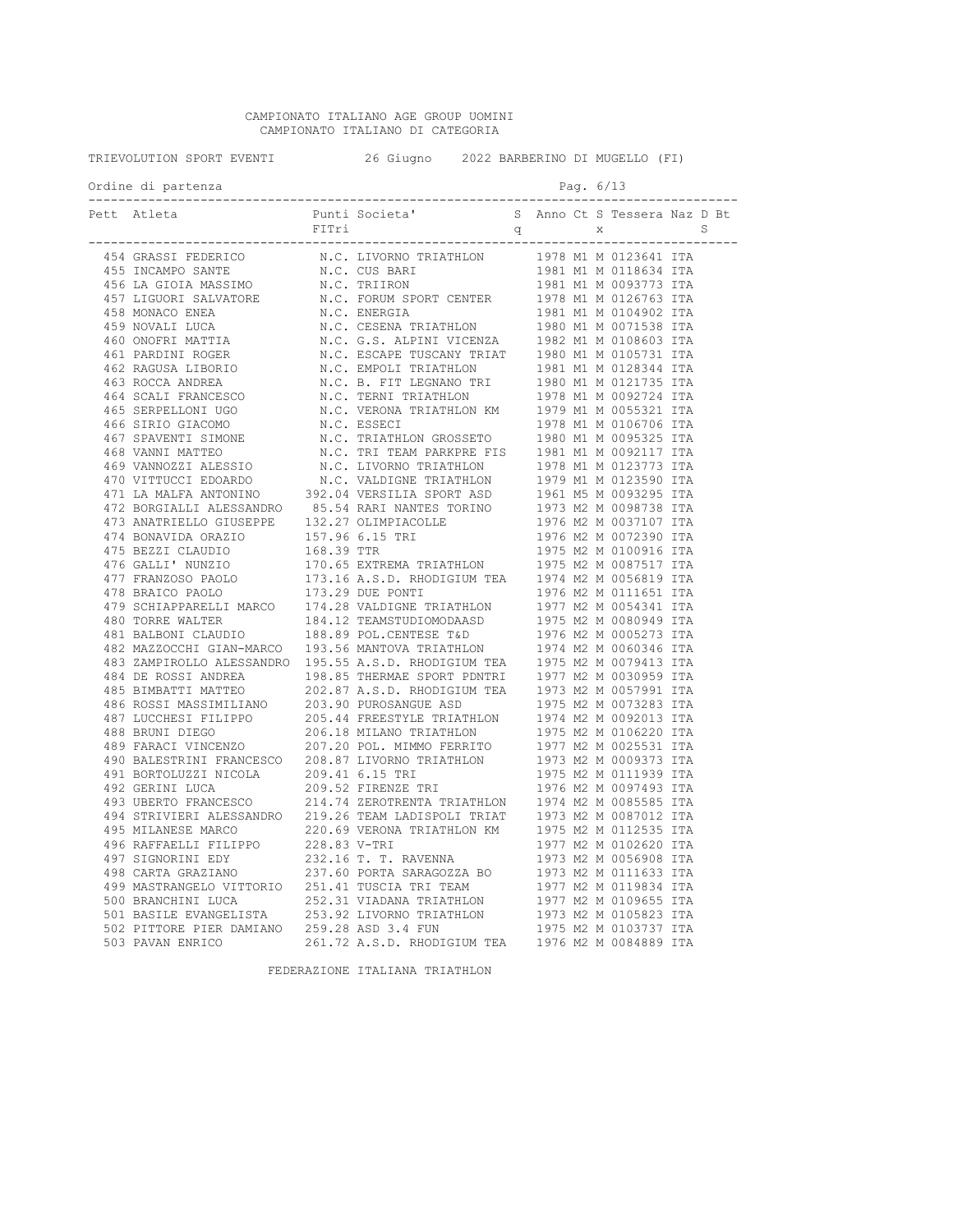| TRIEVOLUTION SPORT EVENTI <a>&gt;</a> 26 Giugno <a>&gt;</a> 2022 BARBERINO DI MUGELLO (FI) |                                                                                                                                                                                                                                                                                                    |  |  |  |           |  |  |
|--------------------------------------------------------------------------------------------|----------------------------------------------------------------------------------------------------------------------------------------------------------------------------------------------------------------------------------------------------------------------------------------------------|--|--|--|-----------|--|--|
|                                                                                            | Ordine di partenza<br>-----------------                                                                                                                                                                                                                                                            |  |  |  | Pag. 7/13 |  |  |
|                                                                                            | Pett Atleta<br>$\begin{tabular}{cccccccc} {\bf 0.15 & 0.48 & 0.48 & 0.48 & 0.48 & 0.48 & 0.48 & 0.48 & 0.48 & 0.48 & 0.48 & 0.48 & 0.48 & 0.48 & 0.48 & 0.48 & 0.48 & 0.48 & 0.48 & 0.48 & 0.48 & 0.48 & 0.48 & 0.48 & 0.48 & 0.48 & 0.48 & 0.48 & 0.48 & 0.48 & 0.48 & 0.48 & 0.48 & 0.48 & 0.48$ |  |  |  |           |  |  |
|                                                                                            |                                                                                                                                                                                                                                                                                                    |  |  |  |           |  |  |
|                                                                                            |                                                                                                                                                                                                                                                                                                    |  |  |  |           |  |  |
|                                                                                            |                                                                                                                                                                                                                                                                                                    |  |  |  |           |  |  |
|                                                                                            |                                                                                                                                                                                                                                                                                                    |  |  |  |           |  |  |
|                                                                                            |                                                                                                                                                                                                                                                                                                    |  |  |  |           |  |  |
|                                                                                            |                                                                                                                                                                                                                                                                                                    |  |  |  |           |  |  |
|                                                                                            |                                                                                                                                                                                                                                                                                                    |  |  |  |           |  |  |
|                                                                                            |                                                                                                                                                                                                                                                                                                    |  |  |  |           |  |  |
|                                                                                            |                                                                                                                                                                                                                                                                                                    |  |  |  |           |  |  |
|                                                                                            |                                                                                                                                                                                                                                                                                                    |  |  |  |           |  |  |
|                                                                                            |                                                                                                                                                                                                                                                                                                    |  |  |  |           |  |  |
|                                                                                            |                                                                                                                                                                                                                                                                                                    |  |  |  |           |  |  |
|                                                                                            |                                                                                                                                                                                                                                                                                                    |  |  |  |           |  |  |
|                                                                                            |                                                                                                                                                                                                                                                                                                    |  |  |  |           |  |  |
|                                                                                            |                                                                                                                                                                                                                                                                                                    |  |  |  |           |  |  |
|                                                                                            |                                                                                                                                                                                                                                                                                                    |  |  |  |           |  |  |
|                                                                                            |                                                                                                                                                                                                                                                                                                    |  |  |  |           |  |  |
|                                                                                            |                                                                                                                                                                                                                                                                                                    |  |  |  |           |  |  |
|                                                                                            |                                                                                                                                                                                                                                                                                                    |  |  |  |           |  |  |
|                                                                                            |                                                                                                                                                                                                                                                                                                    |  |  |  |           |  |  |
|                                                                                            |                                                                                                                                                                                                                                                                                                    |  |  |  |           |  |  |
|                                                                                            |                                                                                                                                                                                                                                                                                                    |  |  |  |           |  |  |
|                                                                                            |                                                                                                                                                                                                                                                                                                    |  |  |  |           |  |  |
|                                                                                            |                                                                                                                                                                                                                                                                                                    |  |  |  |           |  |  |
|                                                                                            |                                                                                                                                                                                                                                                                                                    |  |  |  |           |  |  |
|                                                                                            |                                                                                                                                                                                                                                                                                                    |  |  |  |           |  |  |
|                                                                                            |                                                                                                                                                                                                                                                                                                    |  |  |  |           |  |  |
|                                                                                            |                                                                                                                                                                                                                                                                                                    |  |  |  |           |  |  |
|                                                                                            |                                                                                                                                                                                                                                                                                                    |  |  |  |           |  |  |
|                                                                                            |                                                                                                                                                                                                                                                                                                    |  |  |  |           |  |  |
|                                                                                            |                                                                                                                                                                                                                                                                                                    |  |  |  |           |  |  |
|                                                                                            |                                                                                                                                                                                                                                                                                                    |  |  |  |           |  |  |
|                                                                                            |                                                                                                                                                                                                                                                                                                    |  |  |  |           |  |  |
|                                                                                            |                                                                                                                                                                                                                                                                                                    |  |  |  |           |  |  |
|                                                                                            |                                                                                                                                                                                                                                                                                                    |  |  |  |           |  |  |
|                                                                                            |                                                                                                                                                                                                                                                                                                    |  |  |  |           |  |  |
|                                                                                            |                                                                                                                                                                                                                                                                                                    |  |  |  |           |  |  |
|                                                                                            |                                                                                                                                                                                                                                                                                                    |  |  |  |           |  |  |
|                                                                                            |                                                                                                                                                                                                                                                                                                    |  |  |  |           |  |  |
|                                                                                            |                                                                                                                                                                                                                                                                                                    |  |  |  |           |  |  |
|                                                                                            |                                                                                                                                                                                                                                                                                                    |  |  |  |           |  |  |
|                                                                                            |                                                                                                                                                                                                                                                                                                    |  |  |  |           |  |  |
|                                                                                            |                                                                                                                                                                                                                                                                                                    |  |  |  |           |  |  |
|                                                                                            |                                                                                                                                                                                                                                                                                                    |  |  |  |           |  |  |
|                                                                                            |                                                                                                                                                                                                                                                                                                    |  |  |  |           |  |  |
|                                                                                            |                                                                                                                                                                                                                                                                                                    |  |  |  |           |  |  |
|                                                                                            |                                                                                                                                                                                                                                                                                                    |  |  |  |           |  |  |
|                                                                                            |                                                                                                                                                                                                                                                                                                    |  |  |  |           |  |  |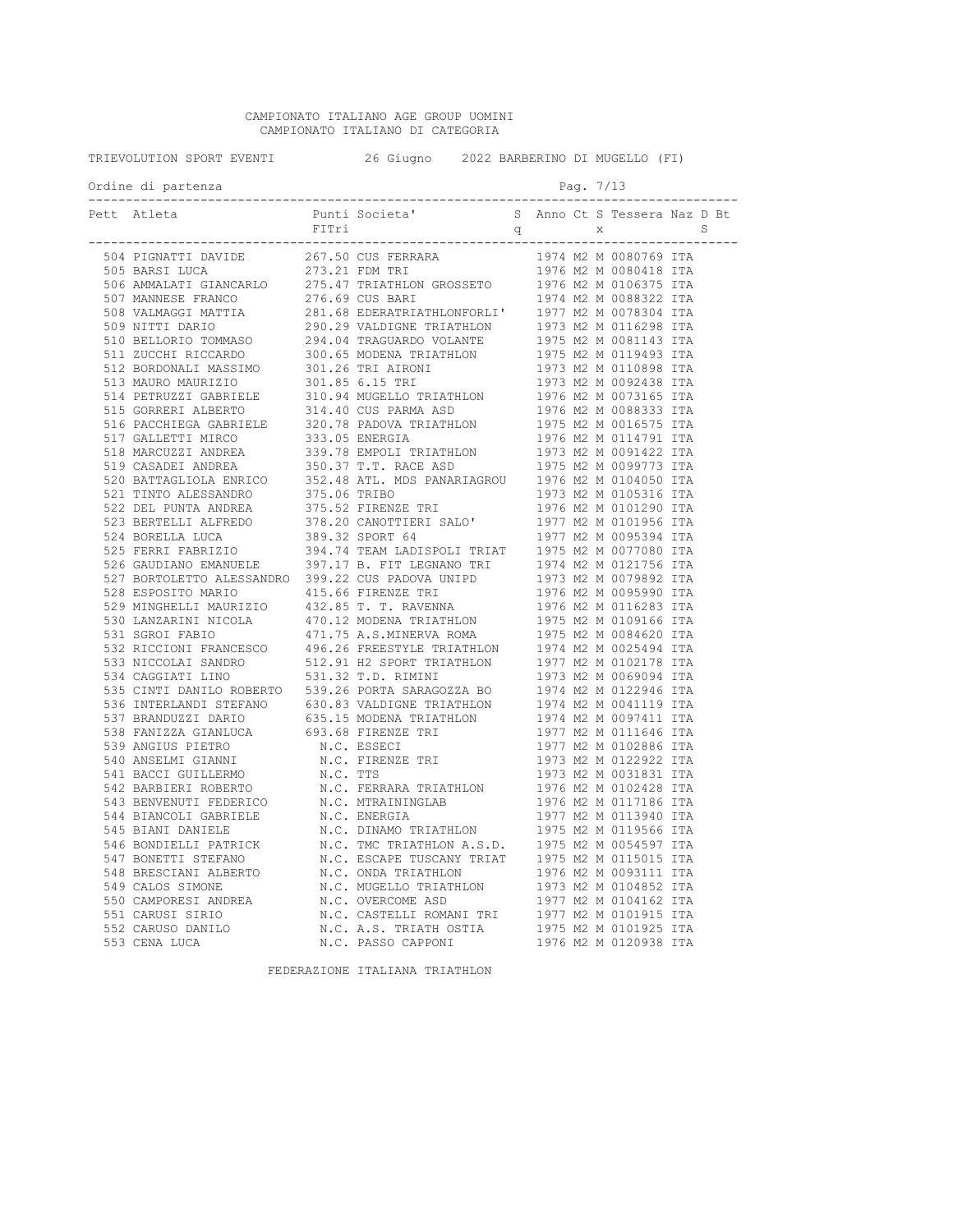|  | Ordine di partenza                                     |  |                             |  | Pag. 8/13 |         |                       |  |  |
|--|--------------------------------------------------------|--|-----------------------------|--|-----------|---------|-----------------------|--|--|
|  | ______________________________                         |  | ___________________________ |  |           | ------- |                       |  |  |
|  |                                                        |  |                             |  |           |         |                       |  |  |
|  |                                                        |  |                             |  |           |         |                       |  |  |
|  |                                                        |  |                             |  |           |         |                       |  |  |
|  |                                                        |  |                             |  |           |         |                       |  |  |
|  |                                                        |  |                             |  |           |         |                       |  |  |
|  |                                                        |  |                             |  |           |         |                       |  |  |
|  |                                                        |  |                             |  |           |         |                       |  |  |
|  |                                                        |  |                             |  |           |         |                       |  |  |
|  |                                                        |  |                             |  |           |         |                       |  |  |
|  |                                                        |  |                             |  |           |         |                       |  |  |
|  |                                                        |  |                             |  |           |         |                       |  |  |
|  |                                                        |  |                             |  |           |         |                       |  |  |
|  |                                                        |  |                             |  |           |         |                       |  |  |
|  |                                                        |  |                             |  |           |         |                       |  |  |
|  |                                                        |  |                             |  |           |         |                       |  |  |
|  |                                                        |  |                             |  |           |         |                       |  |  |
|  |                                                        |  |                             |  |           |         |                       |  |  |
|  |                                                        |  |                             |  |           |         |                       |  |  |
|  |                                                        |  |                             |  |           |         |                       |  |  |
|  |                                                        |  |                             |  |           |         |                       |  |  |
|  |                                                        |  |                             |  |           |         |                       |  |  |
|  |                                                        |  |                             |  |           |         |                       |  |  |
|  |                                                        |  |                             |  |           |         |                       |  |  |
|  |                                                        |  |                             |  |           |         |                       |  |  |
|  |                                                        |  |                             |  |           |         |                       |  |  |
|  |                                                        |  |                             |  |           |         |                       |  |  |
|  |                                                        |  |                             |  |           |         |                       |  |  |
|  |                                                        |  |                             |  |           |         |                       |  |  |
|  |                                                        |  |                             |  |           |         |                       |  |  |
|  |                                                        |  |                             |  |           |         |                       |  |  |
|  |                                                        |  |                             |  |           |         |                       |  |  |
|  |                                                        |  |                             |  |           |         |                       |  |  |
|  |                                                        |  |                             |  |           |         |                       |  |  |
|  |                                                        |  |                             |  |           |         |                       |  |  |
|  |                                                        |  |                             |  |           |         |                       |  |  |
|  |                                                        |  |                             |  |           |         |                       |  |  |
|  |                                                        |  |                             |  |           |         |                       |  |  |
|  |                                                        |  |                             |  |           |         |                       |  |  |
|  |                                                        |  |                             |  |           |         |                       |  |  |
|  |                                                        |  |                             |  |           |         |                       |  |  |
|  |                                                        |  |                             |  |           |         |                       |  |  |
|  | 596 MALCHIODI PAOLO GIANPI 177.88 A.S.D. TORINO TRIATH |  |                             |  |           |         | 1970 M3 M 0008860 ITA |  |  |
|  | 597 ALBINI ACHILLE PAOLO                               |  | 181.09 MILANO TRIATHLON     |  |           |         | 1970 M3 M 0043981 ITA |  |  |
|  | 598 PALMIERI ANDREA                                    |  | 186.75 OLIMPIA TRIATHLON    |  |           |         | 1971 M3 M 0003237 ITA |  |  |
|  | 599 FERRARESI CRISTIANO                                |  | 191.62 CUS FERRARA          |  |           |         | 1971 M3 M 0100829 ITA |  |  |
|  | 600 CASINI RICCARDO                                    |  | 193.94 TRIATHLON GROSSETO   |  |           |         | 1971 M3 M 0070887 ITA |  |  |
|  | 601 BERNARDI CHRISTIAN<br>602 FRONZA MARCO             |  | 204.56 FAENZA TRIATHLON     |  |           |         | 1971 M3 M 0095334 ITA |  |  |
|  |                                                        |  | 206.72 BUONCONSIGLIO NUOTO  |  |           |         | 1968 M3 M 0084349 ITA |  |  |
|  | 603 GIACOMELLI GIULIANO                                |  | 212.96 BUONCONSIGLIO NUOTO  |  |           |         | 1972 M3 M 0106162 ITA |  |  |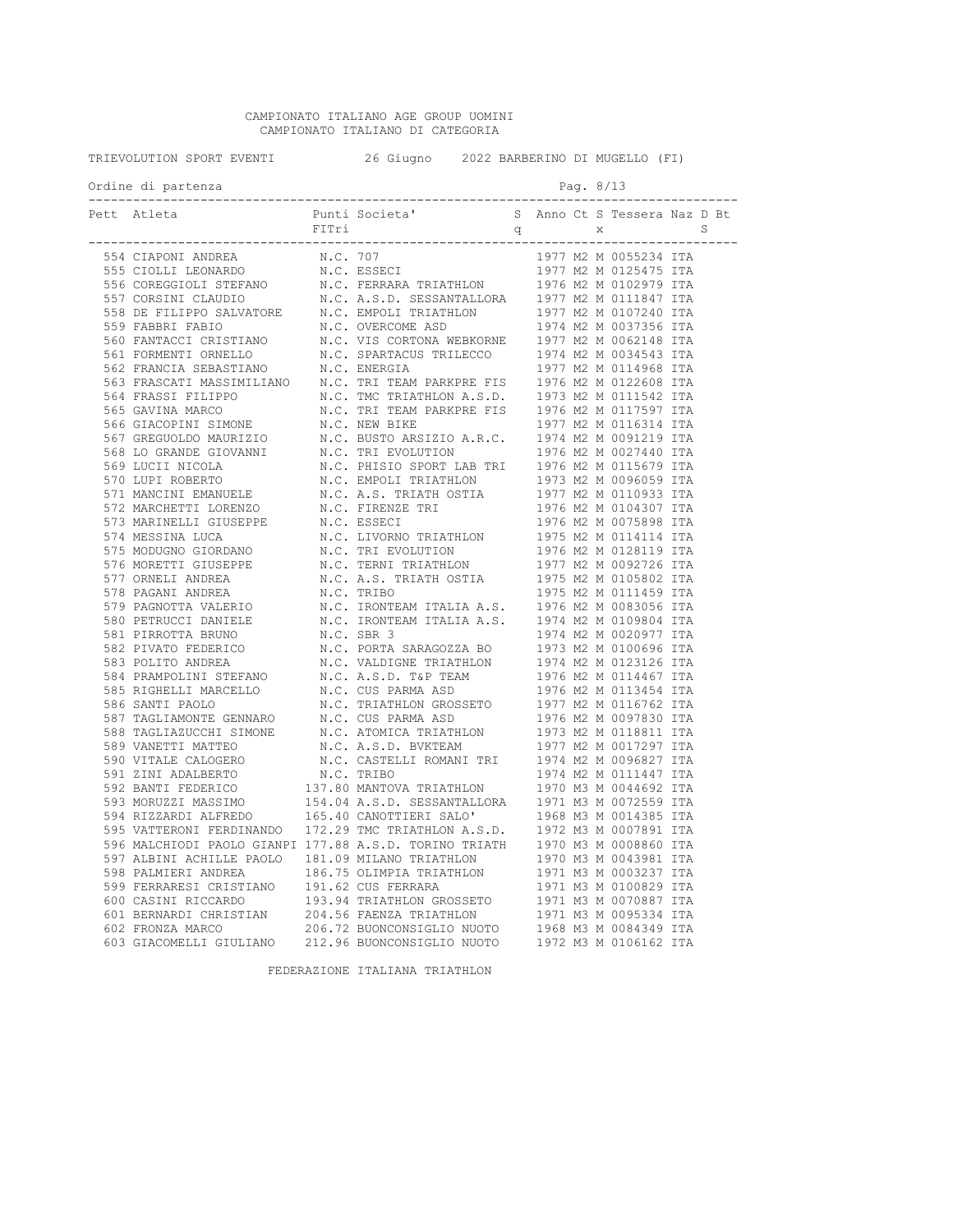| TRIEVOLUTION SPORT EVENTI |                                                                                                                                                                                                                                                 | 26 Giugno 2022 BARBERINO DI MUGELLO (FI) |                |  |           |                                       |  |  |
|---------------------------|-------------------------------------------------------------------------------------------------------------------------------------------------------------------------------------------------------------------------------------------------|------------------------------------------|----------------|--|-----------|---------------------------------------|--|--|
|                           | Ordine di partenza                                                                                                                                                                                                                              |                                          |                |  | Pag. 9/13 |                                       |  |  |
|                           | Pett Atleta<br>et Attes. Function and Societies (Matter 2002)<br>$\mu$ 2002) 2003 (1913) 2003 (1914) 2003 (1914) 2003 (1914) 2003 (1915) 2003 (1916) 2003 (1916) 2003 (1916) 2003 (1916) 2003 (1916) 2003 (1916) 2003 (1916) 2003 (1916) 2003 ( | FITri                                    | Punti Societa' |  |           | S Anno Ct S Tessera Naz D Bt<br>q x S |  |  |
|                           |                                                                                                                                                                                                                                                 |                                          |                |  |           |                                       |  |  |
|                           |                                                                                                                                                                                                                                                 |                                          |                |  |           |                                       |  |  |
|                           |                                                                                                                                                                                                                                                 |                                          |                |  |           |                                       |  |  |
|                           |                                                                                                                                                                                                                                                 |                                          |                |  |           |                                       |  |  |
|                           |                                                                                                                                                                                                                                                 |                                          |                |  |           |                                       |  |  |
|                           |                                                                                                                                                                                                                                                 |                                          |                |  |           |                                       |  |  |
|                           |                                                                                                                                                                                                                                                 |                                          |                |  |           |                                       |  |  |
|                           |                                                                                                                                                                                                                                                 |                                          |                |  |           |                                       |  |  |
|                           |                                                                                                                                                                                                                                                 |                                          |                |  |           |                                       |  |  |
|                           |                                                                                                                                                                                                                                                 |                                          |                |  |           |                                       |  |  |
|                           |                                                                                                                                                                                                                                                 |                                          |                |  |           |                                       |  |  |
|                           |                                                                                                                                                                                                                                                 |                                          |                |  |           |                                       |  |  |
|                           |                                                                                                                                                                                                                                                 |                                          |                |  |           |                                       |  |  |
|                           |                                                                                                                                                                                                                                                 |                                          |                |  |           |                                       |  |  |
|                           |                                                                                                                                                                                                                                                 |                                          |                |  |           |                                       |  |  |
|                           |                                                                                                                                                                                                                                                 |                                          |                |  |           |                                       |  |  |
|                           |                                                                                                                                                                                                                                                 |                                          |                |  |           |                                       |  |  |
|                           |                                                                                                                                                                                                                                                 |                                          |                |  |           |                                       |  |  |
|                           |                                                                                                                                                                                                                                                 |                                          |                |  |           |                                       |  |  |
|                           |                                                                                                                                                                                                                                                 |                                          |                |  |           |                                       |  |  |
|                           |                                                                                                                                                                                                                                                 |                                          |                |  |           |                                       |  |  |
|                           |                                                                                                                                                                                                                                                 |                                          |                |  |           |                                       |  |  |
|                           |                                                                                                                                                                                                                                                 |                                          |                |  |           |                                       |  |  |
|                           |                                                                                                                                                                                                                                                 |                                          |                |  |           |                                       |  |  |
|                           |                                                                                                                                                                                                                                                 |                                          |                |  |           |                                       |  |  |
|                           |                                                                                                                                                                                                                                                 |                                          |                |  |           |                                       |  |  |
|                           |                                                                                                                                                                                                                                                 |                                          |                |  |           |                                       |  |  |
|                           |                                                                                                                                                                                                                                                 |                                          |                |  |           |                                       |  |  |
|                           |                                                                                                                                                                                                                                                 |                                          |                |  |           |                                       |  |  |
|                           |                                                                                                                                                                                                                                                 |                                          |                |  |           |                                       |  |  |
|                           |                                                                                                                                                                                                                                                 |                                          |                |  |           |                                       |  |  |
|                           |                                                                                                                                                                                                                                                 |                                          |                |  |           |                                       |  |  |
|                           |                                                                                                                                                                                                                                                 |                                          |                |  |           |                                       |  |  |
|                           |                                                                                                                                                                                                                                                 |                                          |                |  |           |                                       |  |  |
|                           |                                                                                                                                                                                                                                                 |                                          |                |  |           |                                       |  |  |
|                           |                                                                                                                                                                                                                                                 |                                          |                |  |           |                                       |  |  |
|                           |                                                                                                                                                                                                                                                 |                                          |                |  |           |                                       |  |  |
|                           |                                                                                                                                                                                                                                                 |                                          |                |  |           |                                       |  |  |
|                           |                                                                                                                                                                                                                                                 |                                          |                |  |           |                                       |  |  |
|                           |                                                                                                                                                                                                                                                 |                                          |                |  |           |                                       |  |  |
|                           |                                                                                                                                                                                                                                                 |                                          |                |  |           |                                       |  |  |
|                           |                                                                                                                                                                                                                                                 |                                          |                |  |           |                                       |  |  |
|                           |                                                                                                                                                                                                                                                 |                                          |                |  |           |                                       |  |  |
|                           |                                                                                                                                                                                                                                                 |                                          |                |  |           |                                       |  |  |
|                           |                                                                                                                                                                                                                                                 |                                          |                |  |           |                                       |  |  |
|                           |                                                                                                                                                                                                                                                 |                                          |                |  |           |                                       |  |  |
|                           |                                                                                                                                                                                                                                                 |                                          |                |  |           |                                       |  |  |
|                           |                                                                                                                                                                                                                                                 |                                          |                |  |           |                                       |  |  |
|                           |                                                                                                                                                                                                                                                 |                                          |                |  |           |                                       |  |  |
|                           |                                                                                                                                                                                                                                                 |                                          |                |  |           |                                       |  |  |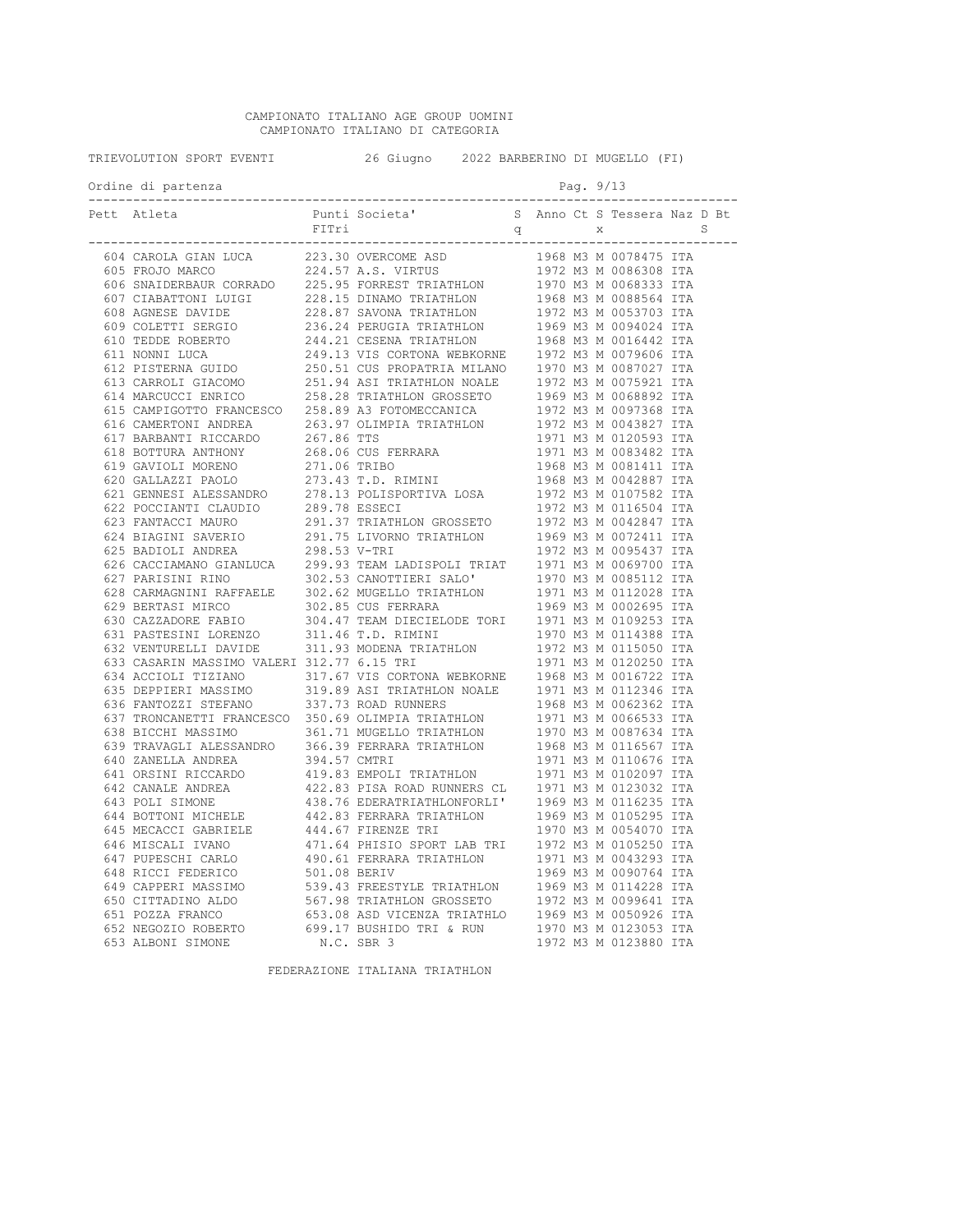| TRIEVOLUTION SPORT EVENTI |                                                                                                                                                                                                                                                                                                | 26 Giugno 2022 BARBERINO DI MUGELLO (FI) |  |  |  |            |  |
|---------------------------|------------------------------------------------------------------------------------------------------------------------------------------------------------------------------------------------------------------------------------------------------------------------------------------------|------------------------------------------|--|--|--|------------|--|
|                           | Ordine di partenza<br>-----------------                                                                                                                                                                                                                                                        |                                          |  |  |  | Pag. 10/13 |  |
|                           | Pett Atleta<br>$\begin{tabular}{cccccccc} {\bf 0.15 & 0.016 & 0.016 & 0.016 & 0.016 & 0.016 & 0.016 & 0.016 & 0.016 & 0.016 & 0.016 & 0.016 & 0.016 & 0.016 & 0.016 & 0.016 & 0.016 & 0.016 & 0.016 & 0.016 & 0.016 & 0.016 & 0.016 & 0.016 & 0.016 & 0.016 & 0.016 & 0.016 & 0.016 & 0.016 &$ |                                          |  |  |  |            |  |
|                           |                                                                                                                                                                                                                                                                                                |                                          |  |  |  |            |  |
|                           |                                                                                                                                                                                                                                                                                                |                                          |  |  |  |            |  |
|                           |                                                                                                                                                                                                                                                                                                |                                          |  |  |  |            |  |
|                           |                                                                                                                                                                                                                                                                                                |                                          |  |  |  |            |  |
|                           |                                                                                                                                                                                                                                                                                                |                                          |  |  |  |            |  |
|                           |                                                                                                                                                                                                                                                                                                |                                          |  |  |  |            |  |
|                           |                                                                                                                                                                                                                                                                                                |                                          |  |  |  |            |  |
|                           |                                                                                                                                                                                                                                                                                                |                                          |  |  |  |            |  |
|                           |                                                                                                                                                                                                                                                                                                |                                          |  |  |  |            |  |
|                           |                                                                                                                                                                                                                                                                                                |                                          |  |  |  |            |  |
|                           |                                                                                                                                                                                                                                                                                                |                                          |  |  |  |            |  |
|                           |                                                                                                                                                                                                                                                                                                |                                          |  |  |  |            |  |
|                           |                                                                                                                                                                                                                                                                                                |                                          |  |  |  |            |  |
|                           |                                                                                                                                                                                                                                                                                                |                                          |  |  |  |            |  |
|                           |                                                                                                                                                                                                                                                                                                |                                          |  |  |  |            |  |
|                           |                                                                                                                                                                                                                                                                                                |                                          |  |  |  |            |  |
|                           |                                                                                                                                                                                                                                                                                                |                                          |  |  |  |            |  |
|                           |                                                                                                                                                                                                                                                                                                |                                          |  |  |  |            |  |
|                           |                                                                                                                                                                                                                                                                                                |                                          |  |  |  |            |  |
|                           |                                                                                                                                                                                                                                                                                                |                                          |  |  |  |            |  |
|                           |                                                                                                                                                                                                                                                                                                |                                          |  |  |  |            |  |
|                           |                                                                                                                                                                                                                                                                                                |                                          |  |  |  |            |  |
|                           |                                                                                                                                                                                                                                                                                                |                                          |  |  |  |            |  |
|                           |                                                                                                                                                                                                                                                                                                |                                          |  |  |  |            |  |
|                           |                                                                                                                                                                                                                                                                                                |                                          |  |  |  |            |  |
|                           |                                                                                                                                                                                                                                                                                                |                                          |  |  |  |            |  |
|                           |                                                                                                                                                                                                                                                                                                |                                          |  |  |  |            |  |
|                           |                                                                                                                                                                                                                                                                                                |                                          |  |  |  |            |  |
|                           |                                                                                                                                                                                                                                                                                                |                                          |  |  |  |            |  |
|                           |                                                                                                                                                                                                                                                                                                |                                          |  |  |  |            |  |
|                           |                                                                                                                                                                                                                                                                                                |                                          |  |  |  |            |  |
|                           |                                                                                                                                                                                                                                                                                                |                                          |  |  |  |            |  |
|                           |                                                                                                                                                                                                                                                                                                |                                          |  |  |  |            |  |
|                           |                                                                                                                                                                                                                                                                                                |                                          |  |  |  |            |  |
|                           |                                                                                                                                                                                                                                                                                                |                                          |  |  |  |            |  |
|                           |                                                                                                                                                                                                                                                                                                |                                          |  |  |  |            |  |
|                           |                                                                                                                                                                                                                                                                                                |                                          |  |  |  |            |  |
|                           |                                                                                                                                                                                                                                                                                                |                                          |  |  |  |            |  |
|                           |                                                                                                                                                                                                                                                                                                |                                          |  |  |  |            |  |
|                           |                                                                                                                                                                                                                                                                                                |                                          |  |  |  |            |  |
|                           |                                                                                                                                                                                                                                                                                                |                                          |  |  |  |            |  |
|                           |                                                                                                                                                                                                                                                                                                |                                          |  |  |  |            |  |
|                           |                                                                                                                                                                                                                                                                                                |                                          |  |  |  |            |  |
|                           |                                                                                                                                                                                                                                                                                                |                                          |  |  |  |            |  |
|                           |                                                                                                                                                                                                                                                                                                |                                          |  |  |  |            |  |
|                           |                                                                                                                                                                                                                                                                                                |                                          |  |  |  |            |  |
|                           |                                                                                                                                                                                                                                                                                                |                                          |  |  |  |            |  |
|                           |                                                                                                                                                                                                                                                                                                |                                          |  |  |  |            |  |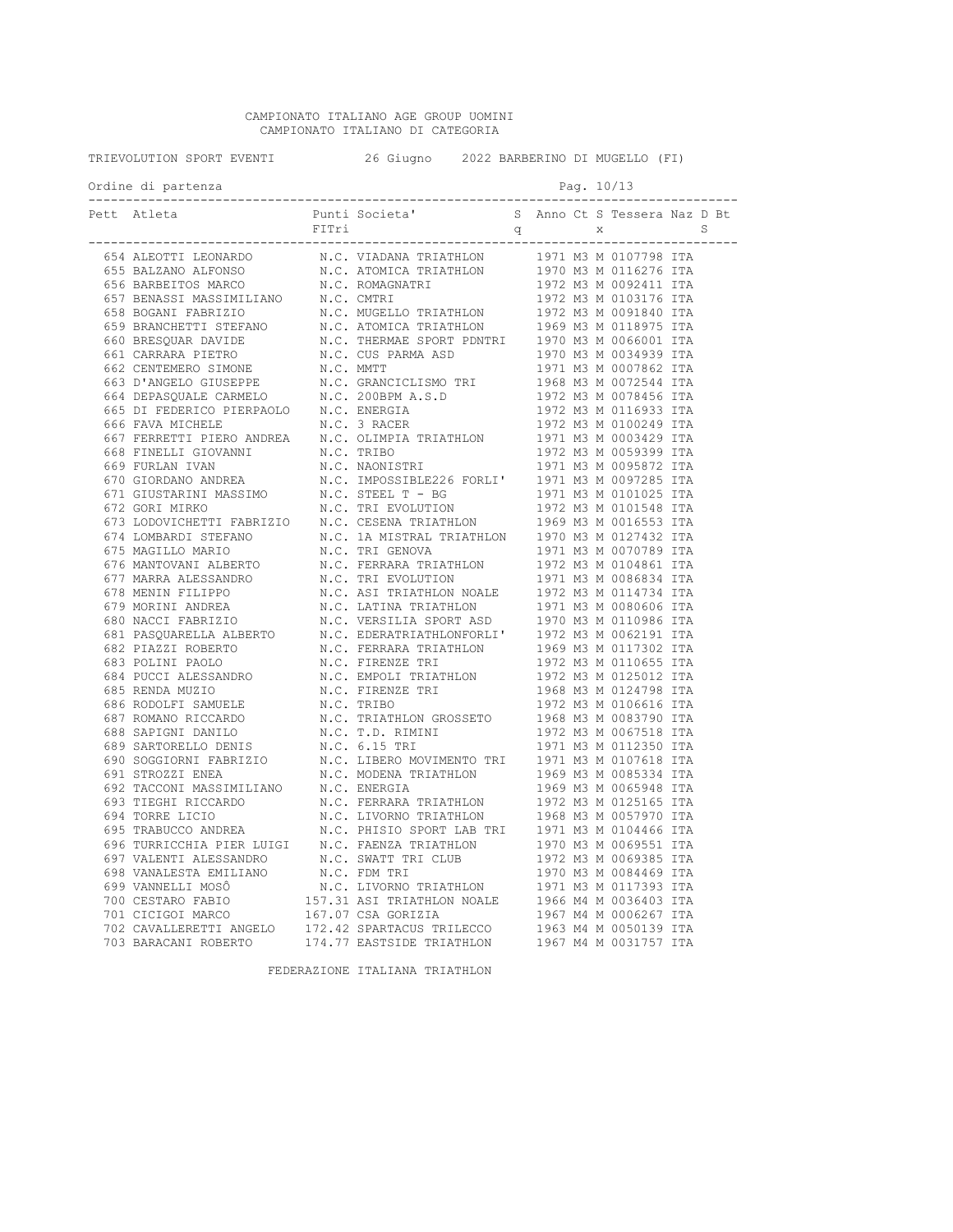| TRIEVOLUTION SPORT EVENTI | 26 Giugno 2022 BARBERINO DI MUGELLO (FI) |  |            |  |  |  |
|---------------------------|------------------------------------------|--|------------|--|--|--|
| Ordine di partenza        |                                          |  | Pag. 11/13 |  |  |  |
|                           |                                          |  |            |  |  |  |
|                           |                                          |  |            |  |  |  |
|                           |                                          |  |            |  |  |  |
|                           |                                          |  |            |  |  |  |
|                           |                                          |  |            |  |  |  |
|                           |                                          |  |            |  |  |  |
|                           |                                          |  |            |  |  |  |
|                           |                                          |  |            |  |  |  |
|                           |                                          |  |            |  |  |  |
|                           |                                          |  |            |  |  |  |
|                           |                                          |  |            |  |  |  |
|                           |                                          |  |            |  |  |  |
|                           |                                          |  |            |  |  |  |
|                           |                                          |  |            |  |  |  |
|                           |                                          |  |            |  |  |  |
|                           |                                          |  |            |  |  |  |
|                           |                                          |  |            |  |  |  |
|                           |                                          |  |            |  |  |  |
|                           |                                          |  |            |  |  |  |
|                           |                                          |  |            |  |  |  |
|                           |                                          |  |            |  |  |  |
|                           |                                          |  |            |  |  |  |
|                           |                                          |  |            |  |  |  |
|                           |                                          |  |            |  |  |  |
|                           |                                          |  |            |  |  |  |
|                           |                                          |  |            |  |  |  |
|                           |                                          |  |            |  |  |  |
|                           |                                          |  |            |  |  |  |
|                           |                                          |  |            |  |  |  |
|                           |                                          |  |            |  |  |  |
|                           |                                          |  |            |  |  |  |
|                           |                                          |  |            |  |  |  |
|                           |                                          |  |            |  |  |  |
|                           |                                          |  |            |  |  |  |
|                           |                                          |  |            |  |  |  |
|                           |                                          |  |            |  |  |  |
|                           |                                          |  |            |  |  |  |
|                           |                                          |  |            |  |  |  |
|                           |                                          |  |            |  |  |  |
|                           |                                          |  |            |  |  |  |
|                           |                                          |  |            |  |  |  |
|                           |                                          |  |            |  |  |  |
|                           |                                          |  |            |  |  |  |
|                           |                                          |  |            |  |  |  |
|                           |                                          |  |            |  |  |  |
|                           |                                          |  |            |  |  |  |
|                           |                                          |  |            |  |  |  |
|                           |                                          |  |            |  |  |  |
|                           |                                          |  |            |  |  |  |
|                           |                                          |  |            |  |  |  |
|                           |                                          |  |            |  |  |  |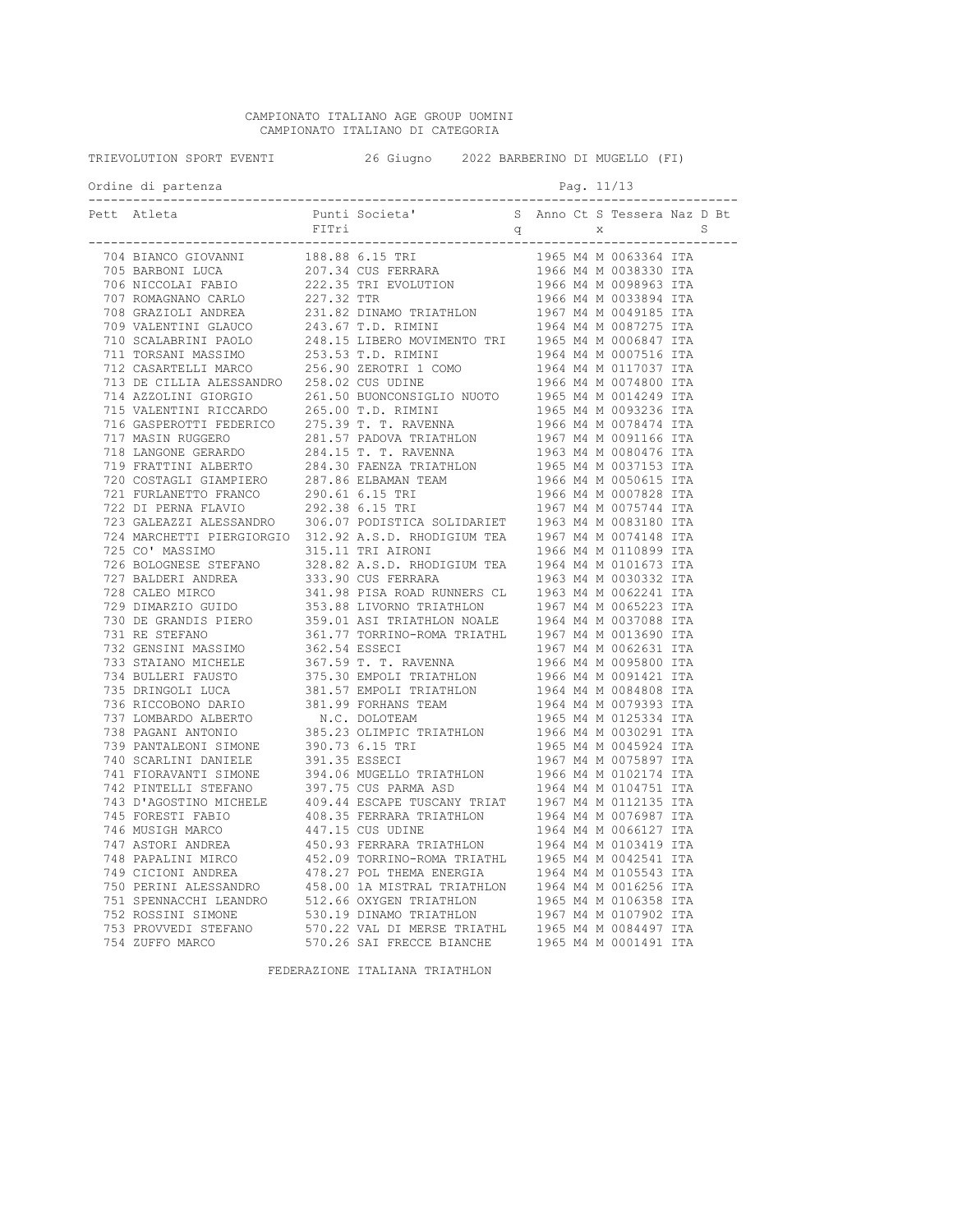| TRIEVOLUTION SPORT EVENTI | 26 Giugno 2022 BARBERINO DI MUGELLO (FI) |  |  |            |  |
|---------------------------|------------------------------------------|--|--|------------|--|
| Ordine di partenza        |                                          |  |  | Pag. 12/13 |  |
| Pett Atleta               |                                          |  |  |            |  |
|                           |                                          |  |  |            |  |
|                           |                                          |  |  |            |  |
|                           |                                          |  |  |            |  |
|                           |                                          |  |  |            |  |
|                           |                                          |  |  |            |  |
|                           |                                          |  |  |            |  |
|                           |                                          |  |  |            |  |
|                           |                                          |  |  |            |  |
|                           |                                          |  |  |            |  |
|                           |                                          |  |  |            |  |
|                           |                                          |  |  |            |  |
|                           |                                          |  |  |            |  |
|                           |                                          |  |  |            |  |
|                           |                                          |  |  |            |  |
|                           |                                          |  |  |            |  |
|                           |                                          |  |  |            |  |
|                           |                                          |  |  |            |  |
|                           |                                          |  |  |            |  |
|                           |                                          |  |  |            |  |
|                           |                                          |  |  |            |  |
|                           |                                          |  |  |            |  |
|                           |                                          |  |  |            |  |
|                           |                                          |  |  |            |  |
|                           |                                          |  |  |            |  |
|                           |                                          |  |  |            |  |
|                           |                                          |  |  |            |  |
|                           |                                          |  |  |            |  |
|                           |                                          |  |  |            |  |
|                           |                                          |  |  |            |  |
|                           |                                          |  |  |            |  |
|                           |                                          |  |  |            |  |
|                           |                                          |  |  |            |  |
|                           |                                          |  |  |            |  |
|                           |                                          |  |  |            |  |
|                           |                                          |  |  |            |  |
|                           |                                          |  |  |            |  |
|                           |                                          |  |  |            |  |
|                           |                                          |  |  |            |  |
|                           |                                          |  |  |            |  |
|                           |                                          |  |  |            |  |
|                           |                                          |  |  |            |  |
|                           |                                          |  |  |            |  |
|                           |                                          |  |  |            |  |
|                           |                                          |  |  |            |  |
|                           |                                          |  |  |            |  |
|                           |                                          |  |  |            |  |
|                           |                                          |  |  |            |  |
|                           |                                          |  |  |            |  |